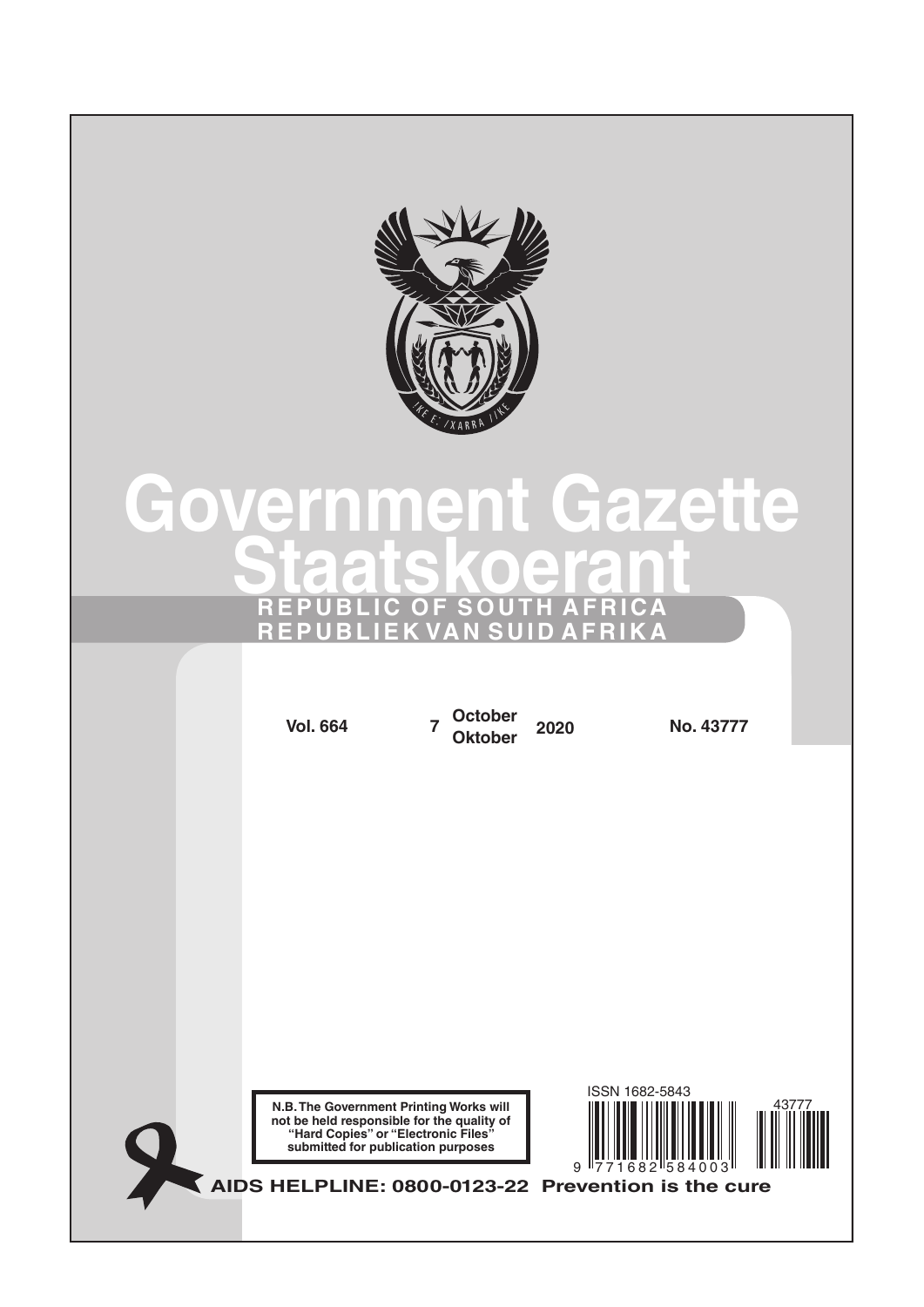### **IMPORTANT NOTICE:**

**The GovernmenT PrinTinG Works Will noT be held resPonsible for any errors ThaT miGhT occur due To The submission of incomPleTe / incorrecT / illeGible coPy.**

**no fuTure queries Will be handled in connecTion WiTh The above.**

#### **Contents**

*Page No.*

Government Notices • Goewermentskennisgewings *Gazette No. No.*

**Social Development, Department of/ Maatskaplike Ontwikkeling, Departement van**

1063 Disaster Management Act, 2002 (Act No. 57 of 2002): Directions issued in terms of Regulation 4 (5) and (10) of the Regulations made under Section 27 (2) of the Act: Measures to prevent and combat the spread of Covid-19 . 43777 3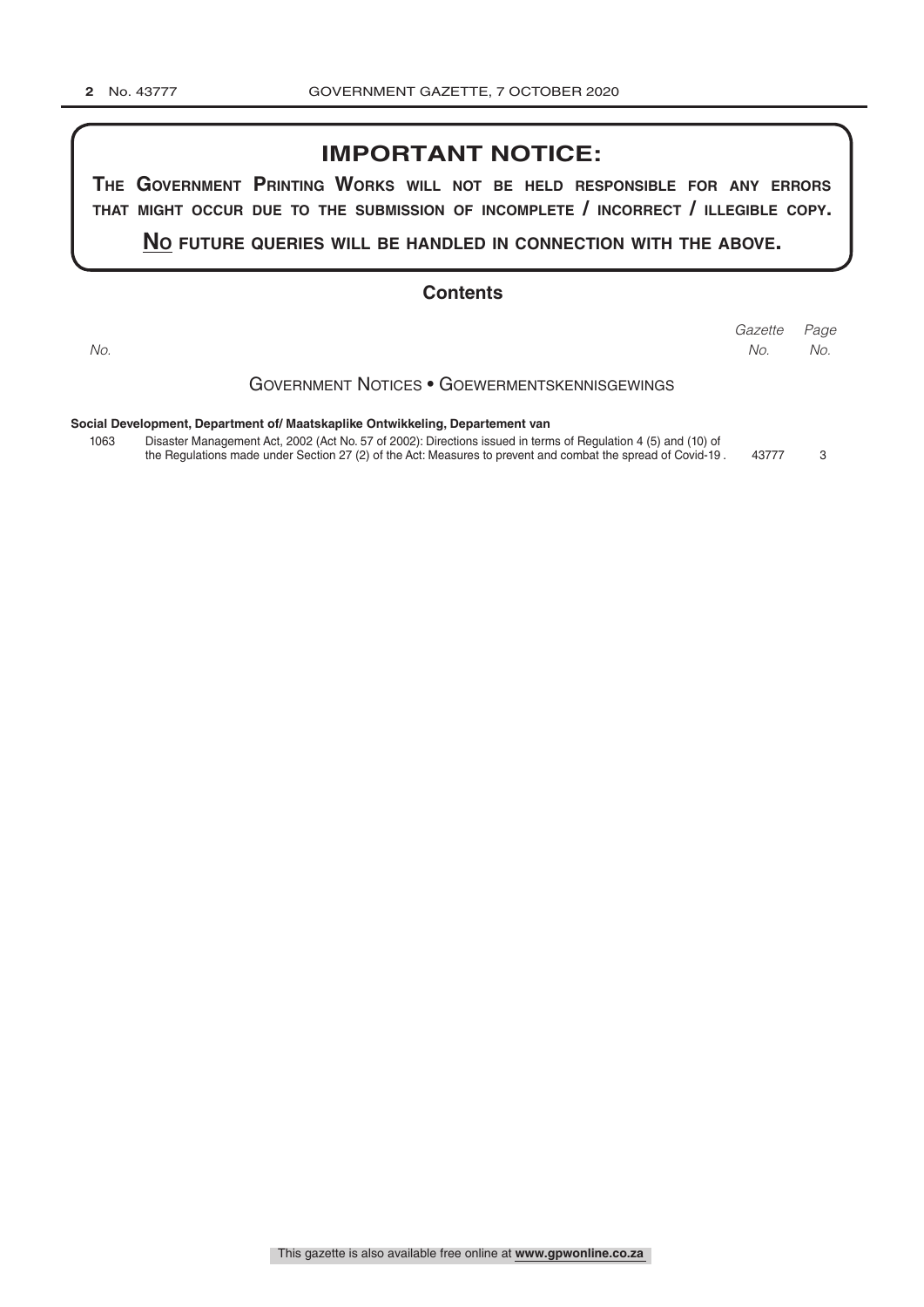## GOVERNMENT NOTICES • GOEWERMENTSKENNISGEWINGS

#### **DEPARTMENT OF SOCIAL DEVELOPMENT**

**NO. 1063 07 OCTOBER 2020**

**DIRECTIONS ISSUED IN TERMS OF REGULATION 4(5) AND (10) OF THE REGULATIONS MADE UNDER SECTION 27(2) OF THE DISASTER MANAGEMENT ACT, 2002 (ACT NO. 57 OF 2002): MEASURES TO PREVENT AND COMBAT THE SPREAD OF COVID-19**

I, **Ms Lindiwe Zulu,** the Minister of Social Development, in terms of regulation 4(5)*,* read with regulation 4(10) of the Regulations made under section 27(2) of the Disaster Management Act, 2002 (Act No. 57 of 2002) and published in Government *Gazette* No. 43258, Government Notice No. R480 of 29 April 2020 as amended by Government Notices No. R.608 of 28 May 2020, R. 714 of 25 June 2020, R. 763 of 12 July 2020, R. 846 of 31 July 2020, R. 891 of 17 August 2020, R. 999 of 18 September 2020 and R. 1011 of 20 September 2020 hereby issue the Directions set out in the Schedule hereto, in order to prevent and combat the spread of the COVID-19.

 $\mathfrak{c}_1$ 

**MS LINDIWE ZULU, MP MINISTER OF SOCIAL DEVELOPMENT DATE: 06/10/2020**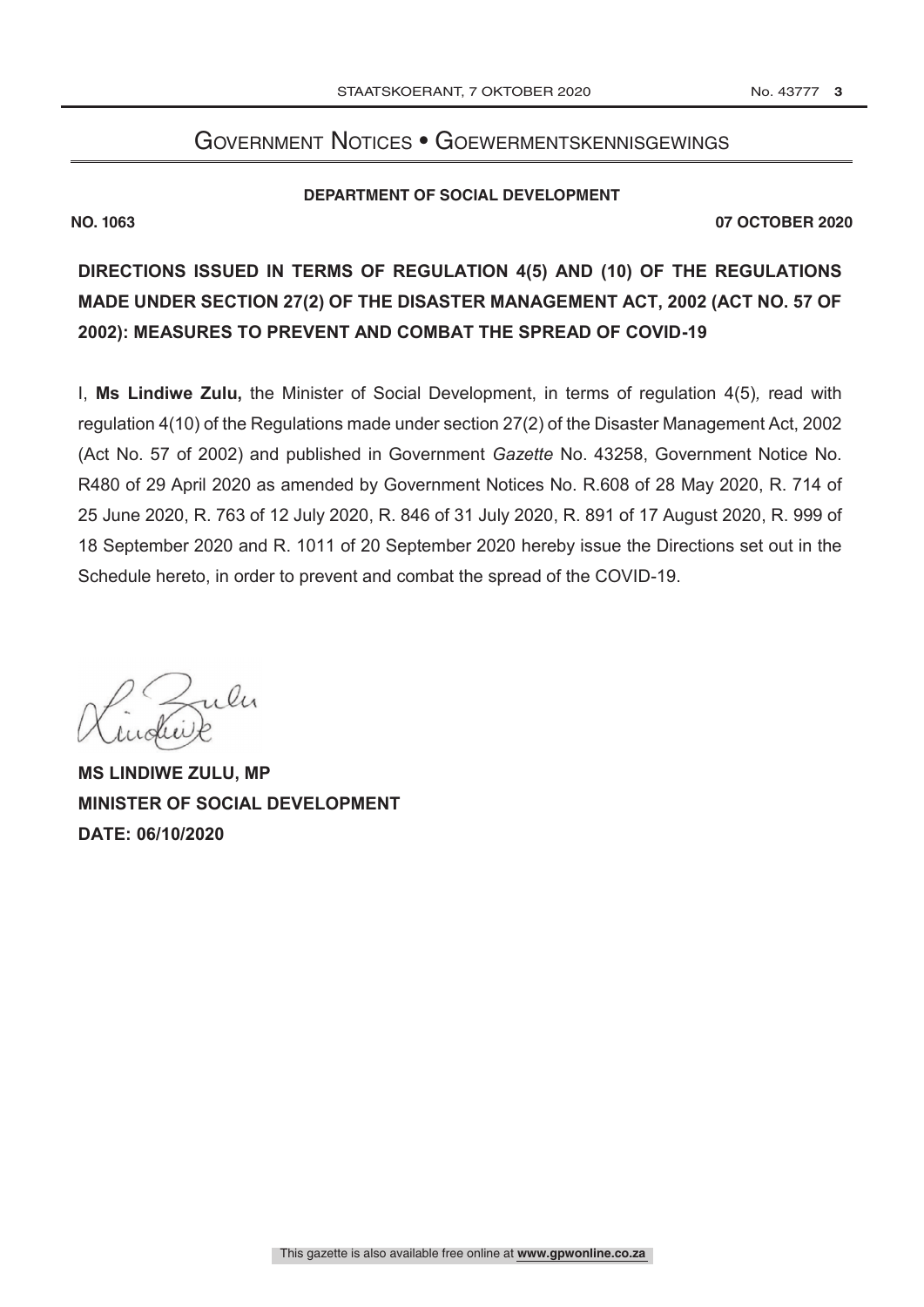#### **SCHEDULE**

#### **Definition**

#### **1.** In this Schedule unless the context indicates otherwise−

**"Directions"** means the Directions published in Government *Gazette* No. 43182, Government Notice No. R. 430 of 30 March 2020 as amended by Government Notices No. R. 455 of 07 April 2020, No. R. 517 of 09 May 2020, No. R. 727 of 02 July 2020 and No. R. 853 of 6 August 2020.

#### **Amendment of paragraph 6 of the Directions**

- **2.** Paragraph 6 of the Directions is hereby amended by-
- *(a)* the substitution for subparagraph (l)(vii)(ii) of the following:

"(ii) Temporary disability grants which lapsed in July 2020 or are due to lapse during the months of August to October, will not lapse until the end of 31 December 2020 and must continue to be paid until 31 December 2020.".

*(b)* the substitution for subparagraph (l) (vii)(kk) of the following:

"(kk) Care dependency grants, which were extended to October 2020 under the Directions published in Government Notice No. R. 517 of 9 May 2020 and care dependency grants that will lapse during the months of November to December, will not lapse in October 2020, but will continue to be paid until 31 December 2020.".

*(c)* the substitution for subparagraph (l)(viii)(hh)v. of the following:

v. that the Agency must reassess its decision taking into consideration the reasons provided for in the application for reassessment, against the latest available information, including checking with banks to determine whether a person has no income, within a period of 30 days from the date on which the application for reassessment was received by the Agency and inform the applicant of the outcome of the reassessment and provide reasons for such a decision;";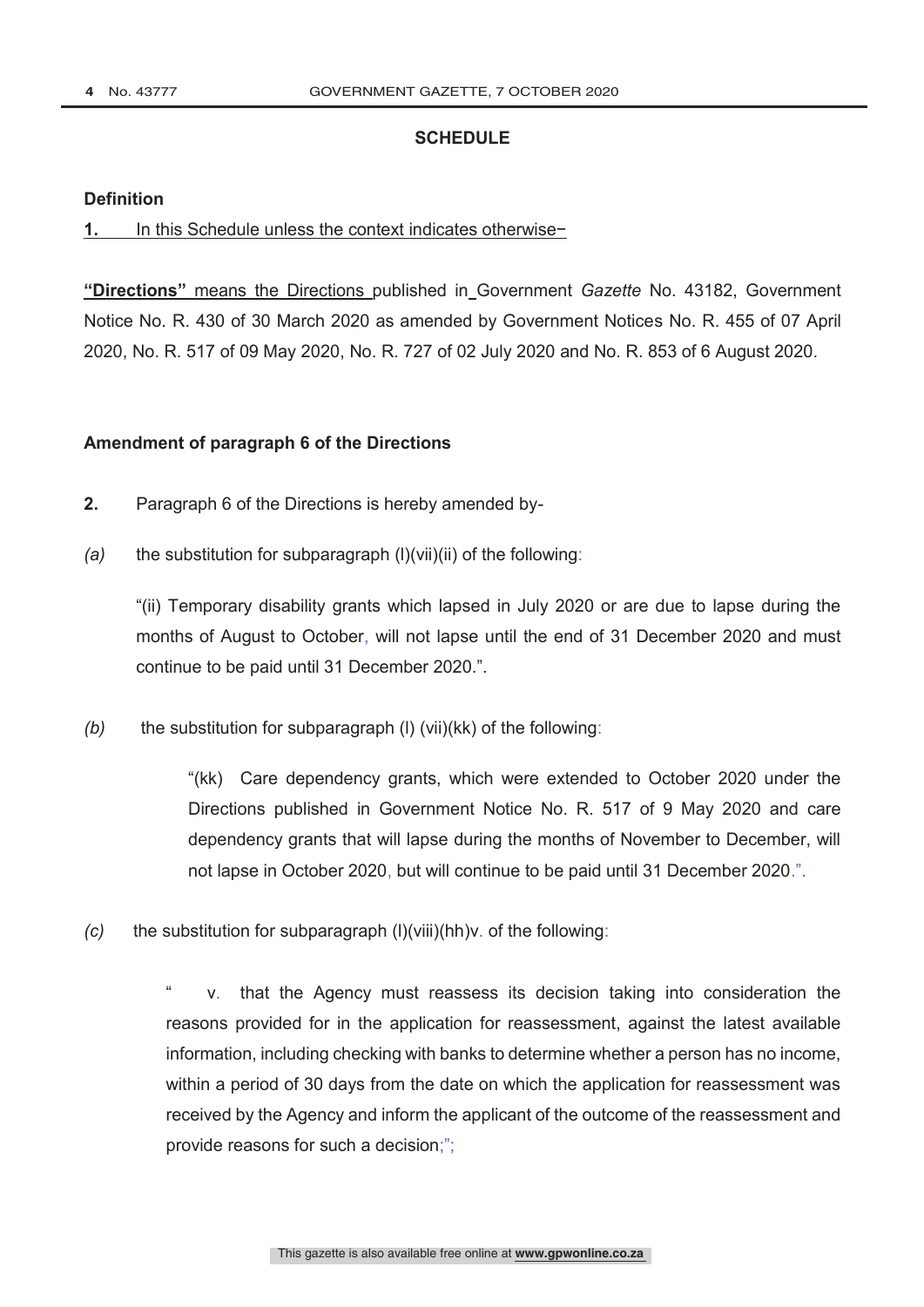.

- *(d)* the deletion of subparagraph (l)(viii)(cc)v.;";.
- *(e)* the substitution for subparagraph (l)(viii)(dd) of the following:

"(dd) In order to access or to have the application reconsidered for the benefit referred to in sub-item (cc), through an application, an applicant must grant consent for SASSA to verify his or her identity, residency, sources of income or social security benefits with-

- i. the Department of Home Affairs;
- ii. the Unemployment Insurance Fund;
- iii. Banking institutions;
- iv. NSFAS;
- v. SARS; and
- vi. any other government institution deemed necessary by SASSA.";
- *(f)* the substitution for subparagraph (n) of the following subparagraph:

#### "**Drop-in Centres**

(n) Visit by beneficiaries to, gathering, seating and eating in, Drop-in Centres is allowed, subject to compliance with the following measures:

(i) Symptom screening

(aa) Every person visiting the centre must be screened to ascertain whether he or she has any of the observable symptoms associated with COVID-19, namely, fever, cough, sore throat, redness of eyes, shortness of breath or difficulty in breathing.

(bb) A person may not be allowed to enter the premises if such a person presents with symptoms outlined in sub-item (aa).

#### (ii) Social distancing

A person in charge of the facility or centre must ensure that-

- (aa) there is a minimum of one and a half metres between persons; and
- (bb) there is adherence to the Health Protocols.
- (iii) Personal Protection
	- (aa) The wearing of a facemask is compulsory for the duration of any visit to the premises.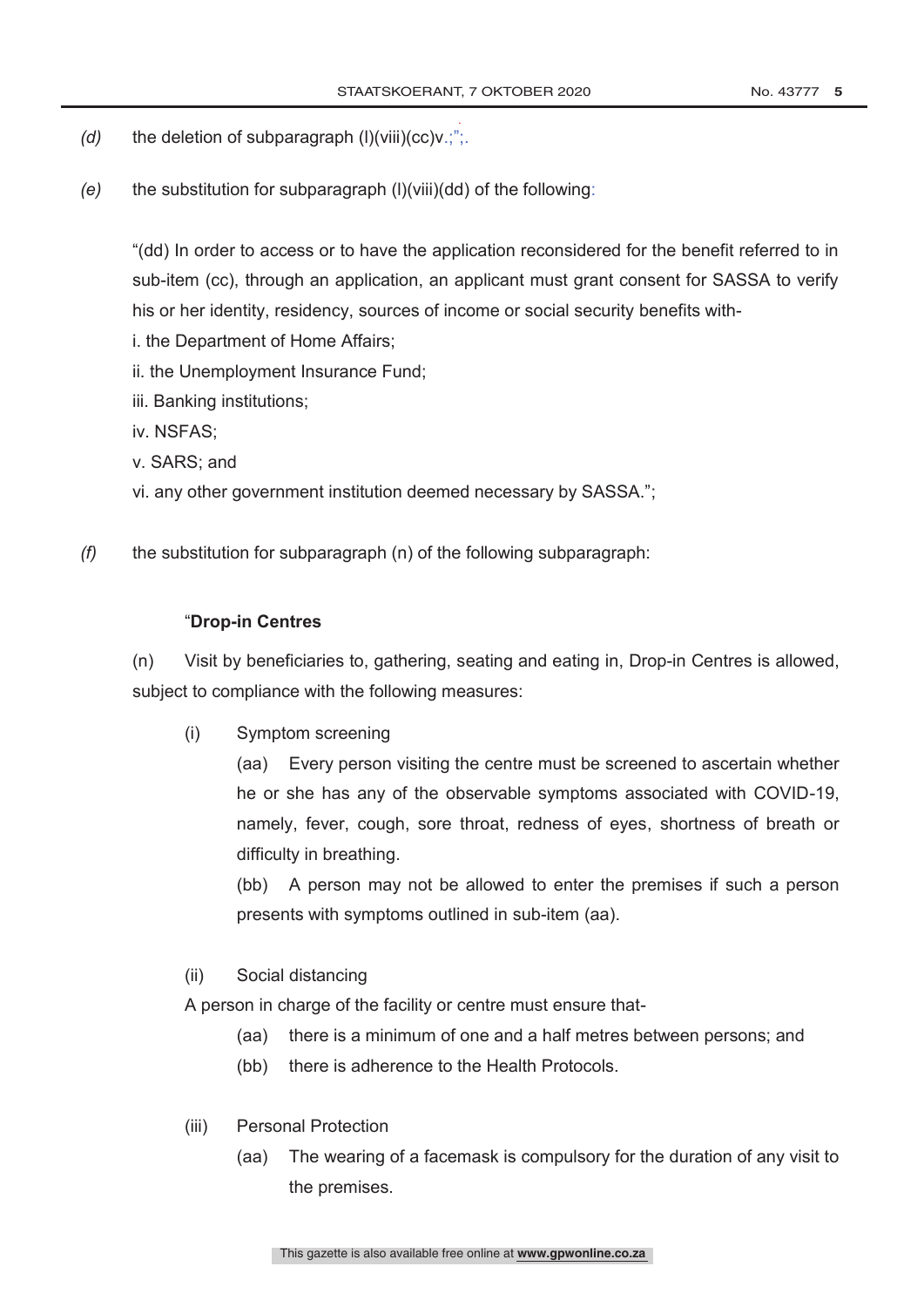- . (bb) A person in charge of the premises must ensure that hand sanitiser, disinfectants and facilities to wash hands with water and soap are available and that the hand sanitiser has at least 70% alcohol content, or is a generic alternative and is in accordance with the recommendations of the Department of Health.
- (cc) Surfaces and equipment used by visitors as well as toilets, common areas and door handles must be regularly cleaned.
- (iv) Health Protocols for Facilities or Centres
	- (aa) A person in charge of the premises must ensure that seating arrangements, where applicable, are compliant with social distancing norms.
	- (bb) A person in charge of the centre must keep a register which must be archived for a period of not less than a month with the following details of every person visiting:
		- (i) Full names;
		- (ii) residential address; and
		- (iii) contact number.
	- (cc) Where physical contact with an object is required, such object must be sanitised before contact by another person.
	- (dd) Persons over the age of 60 years and persons with comorbidities must be encouraged not to visit."; and
- *(g)* the substitution for subparagraph (p) of the following subparagraph:

#### "**Inter-country Adoptions**

(p) Inter-country adoptions are allowed during Alert Level 1 of the national state of disaster.".

#### **Commencement**

**3.** These Directions come into effect on the date of publication in the Government *Gazette*.